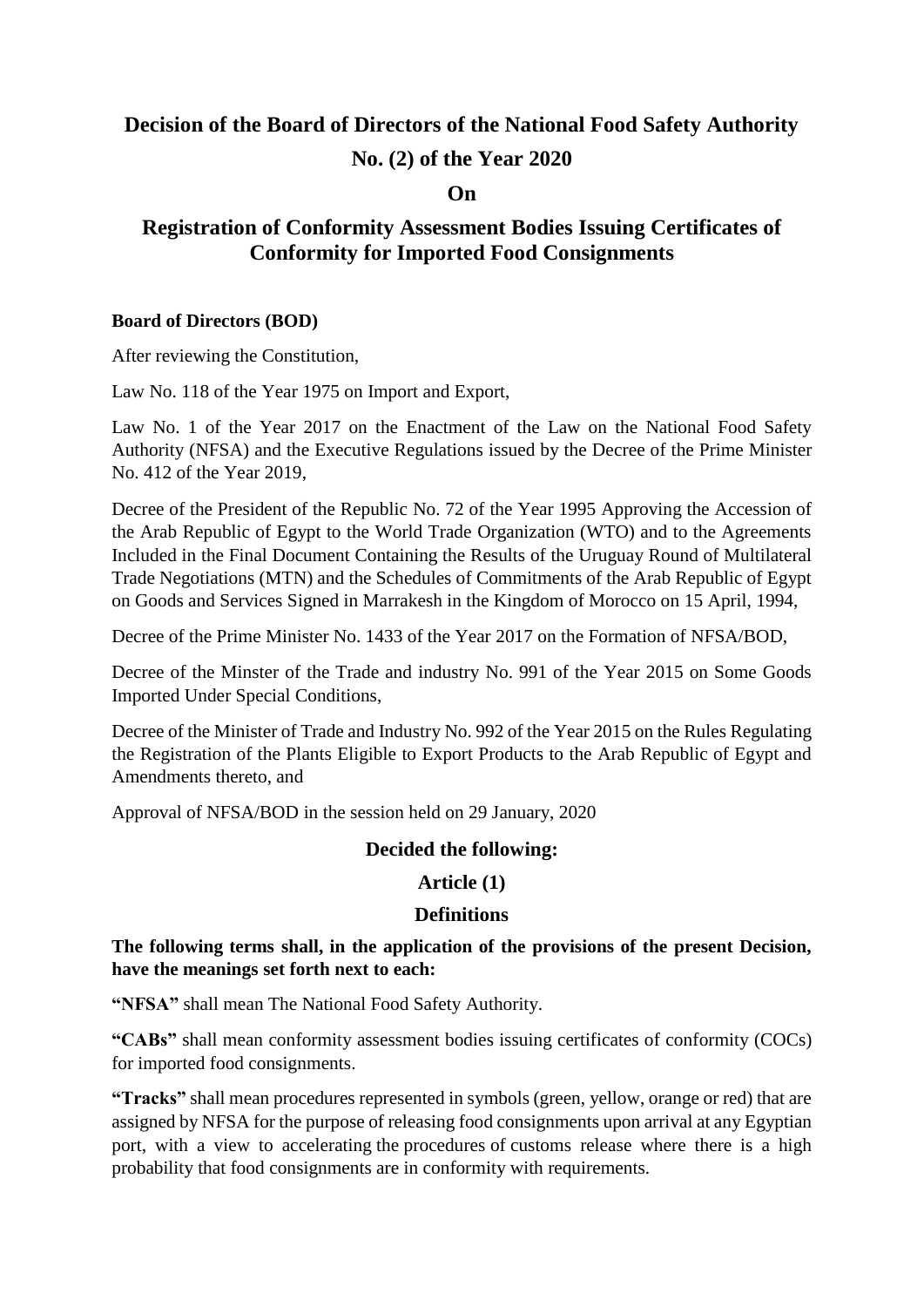## **Article (2)**

### **CABs Registration Requirements**

1. A record for the registration of CABs issuing certificates of conformity (COC) shall be kept at NFSA.

Applicant CABs shall fulfil the following registration requirements:

- a. Applicant CABs shall have at least a five-year experience in managing international conformity assessment programs applied on imported food consignments to be proven by at least five contracts concluded in different countries as evidence of experience,
- b. Applicant CABs shall have an online conformity assessment system that connects NFSA requirements, the state of conformity of products and exporters with a view to facilitating the transfer of required data between parties,
- c. Applicant CABs shall be certified to ISO/IEC 17065 (Conformity Assessment Requirements for Bodies Certifying Products, Processes and Services), and to ISO 9001 (Quality Management Systems),
- d. Applicant CABs shall provide NFSA with a statement of the accredited laboratories certified to ISO 17025 (General Requirements for the Competence of Testing and Calibration Laboratories), to which CABs send samples for testing, and shall submit the certificates of accreditation granted to such laboratories indicating the scope of accreditation,
- e. Applicant CABs shall provide NFSA with a statement of the references and instructions on physical inspection and sampling methods to be applied to food consignments exported to the Arab Republic of Egypt depending on the type of the product identified by NFSA to be examined by such CABs,
- f. Applicant CABs may not, by way of subcontracting, delegate any task thereto assigned to other CABs unless such CABs are granted written approval from NFSA.
- 2. In case where Applicant CABs have authorized branches/agents in the Arab Republic of Egypt, CABs shall submit a request for registration to NFSA indicating the name, brand name and head office of parent CABs, and shall complete the application for registration prepared for that purpose, and shall provide the following documents:
	- a. Name, brand mark and trade name of CABs,
	- b. Tax Card,
	- c. Commercial Register,
	- d. Statute, articles of incorporation and names of partners,
	- e. Activities conducted by applicant CABs (physical inspection/sampling/others),
	- f. International accreditation certificates granted to CABs in the fields of conformity assessment, inspection and auditing (indicating scope of accreditation, date of accreditation and accreditation renewal date),
	- g. Official correspondence address and e-mail, and
	- h. Evidence that the prescribed registration fees are duly paid.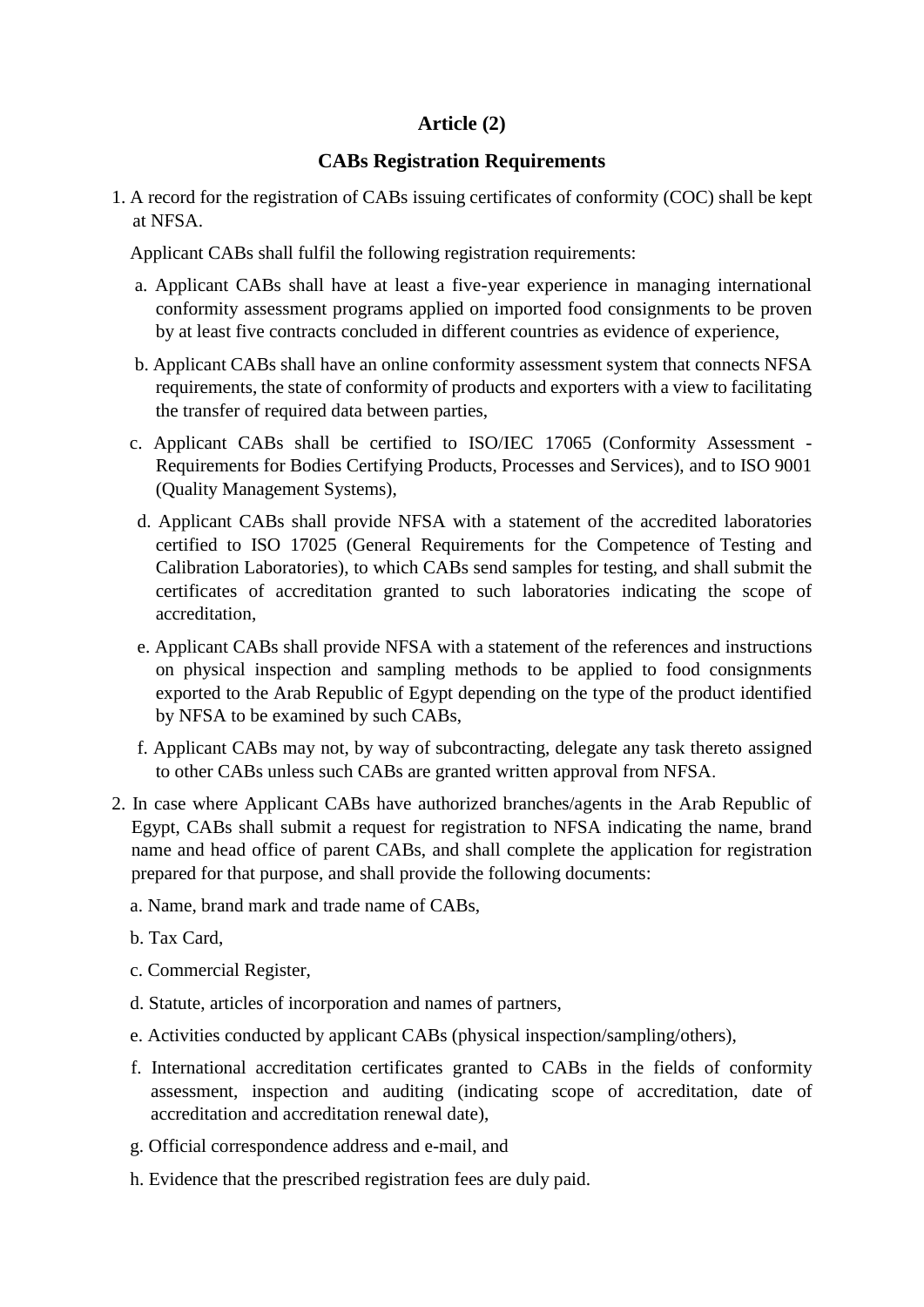## **Article (3)**

## **Obligations of CABs Issuing COCs**

### **CABs shall:**

- 1. apply NFSA's rules governing conformity assessment conducted on each product in the imported food consignments subject to inspection, and updates thereof, and the COCs issued by such CABs may not be accepted unless CABs comply with such rules,
- 2. issue certificates and reports in the form and format that fulfil NFSA's requirements,
- 3. issue COCs for food shipments exported to the Arab Republic of Egypt,
- 4. allow NFSA at any time to check and inspect CAB offices, branches and laboratories as well as the laboratories contracted with by CABs at home and abroad with a view to verifying that such offices, branches and laboratories fulfil NFSA's requirements.
- 5. provide NFSA with the forms used in various activities, (including but not limited to forms for food consignment physical inspection, sampling, COC for food consignments, etc.) so that such forms can be reviewed and approved by NFSA, and in case where CABs wish to change such forms, CABs shall obtain NFSA's approval for the forms amended.

## **Article (4)**

## **Procedures for Registration of CABs Issuing COCs**

- 1. NFSA shall examine the documents submitted by applicant CABs and shall notify such CABs that whether or not such documents fulfil NFSA's requirements.
- 2. In case where the documents submitted by CABs fulfil NFSA registration requirements, CABs shall be registered and included in lists of NFSA-registered CABs, and the products contracted by NFSA in order for each CAB to conduct conformity assessment activities as well as the countries wherein CABs are authorized to conduct such activities shall be specified and published on the NFSA website.
- 3. NFSA shall periodically verify the conformity assessment activities conducted by NFSAregistered CABs with a view to assessing such CABs through conducting announced or unannounced on-site verification visits.

### **Article (5)**

Subject to a decision by NFSA Chairman of the Board (COB), in case where CABs, during registration period, are found to be in violation of the provisions provided for in this Decision or where the imported food consignments are found not to be in conformity with the applicable legislation and the technical regulations issued by NFSA, in particular the maximum residue limits (MRLs) and the chemical and microbiological contaminant limits, NFSA is entitled to:

- serve a notice of warning on CABs in case of first-time violation,
- in case where a violation recurs, suspend dealing with such CABs for a period not exceeding one year.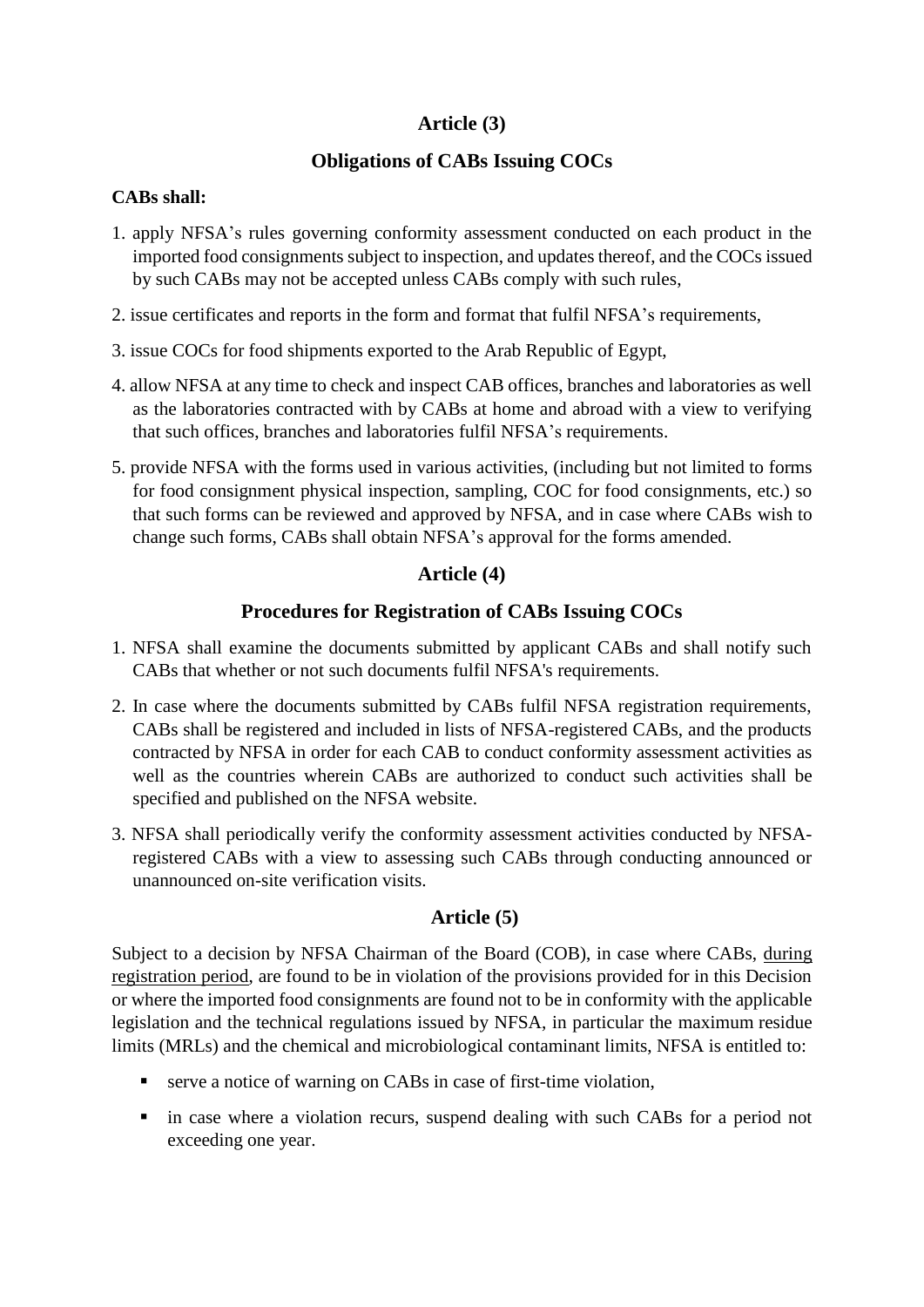in case where suspension is repeated twice, remove such CABs from the lists of the NFSA-registered CABs.

### **Article (6)**

### **Financial Obligations**

- 1. CABs shall pay a fee of L.E 20.000 (Twenty Thousand Egyptian Pounds or equivalent in the foreign currency approved by the Central Bank of Egypt (CBE)) in return for the annual registration with NFSA, and such fee shall be increased by 5% on an annual basis.
- 2. CABs shall to NFSA pay 25% of the fees paid by exporter for each shipment in return for reviewing and approving inspection results.
- 3. CABs or CABs branches shall into NFSA's account at the CBE deposit an insurance amount of L.E. 500.000 (Five Hundred Thousand Egyptian Pounds or equivalent in the foreign currency approved by the CBE) with a view to ensuring that CABs comply with the provisions provided for in this Decision.
- 4. The registration of CABs shall be valid for a one-year term, and CABs shall take the procedures required to renew the registration at least two months prior to the registration expiration date.

## **Article (7)**

NFSA/COB may conclude agreements and memoranda of understanding (MOUs) with international, regional and Arab bodies and authorities on mutual recognition of food safety control systems with a view to providing the required level of protection.

### **Article (8)**

Any other provision contrary to what is stated in the present Decision shall hereby be repealed and the present Decision shall enter into force as of date of publication in the Supplement of the Official Gazette (Al-Waqae Al-Misriyya).

**Chairman of the Board of Directors**

 **Dr. Hussein Mansour**